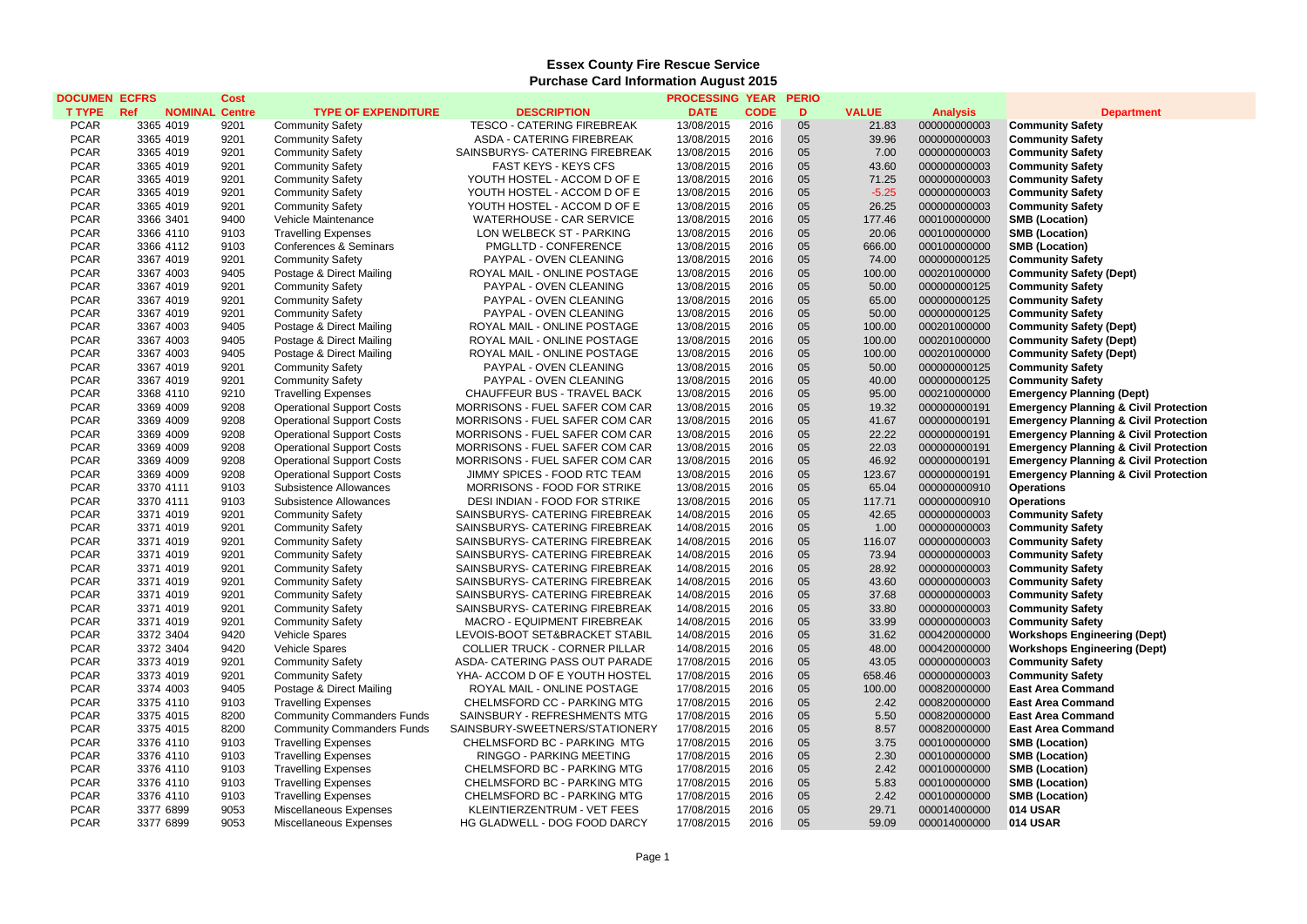## **Essex County Fire Rescue Service Purchase Card Information August 2015**

| <b>DOCUMEN ECFRS</b> |                              | Cost |                                      |                                       | <b>PROCESSING YEAR</b> |             | <b>PERIO</b> |              |                 |                                                        |
|----------------------|------------------------------|------|--------------------------------------|---------------------------------------|------------------------|-------------|--------------|--------------|-----------------|--------------------------------------------------------|
| <b>T TYPE</b>        | Ref<br><b>NOMINAL Centre</b> |      | <b>TYPE OF EXPENDITURE</b>           | <b>DESCRIPTION</b>                    | <b>DATE</b>            | <b>CODE</b> | D            | <b>VALUE</b> | <b>Analysis</b> | <b>Department</b>                                      |
| <b>PCAR</b>          | 3378 4111                    | 9103 | Subsistence Allowances               | SPICE ROOM - FOOD UKRO MTG            | 17/08/2015             | 2016        | 05           | 101.71       | 000000000191    | <b>Operations</b>                                      |
| <b>PCAR</b>          | 3378 4111                    | 9103 | Subsistence Allowances               | BERYSTEDE HOTEL - MEETING             | 17/08/2015             | 2016        | 05           | 109.17       | 000103000000    | <b>Operations (Dept)</b>                               |
| <b>PCAR</b>          | 3379 4111                    | 9210 | Subsistence Allowances               | W H SMITHS - MICROSOFT GUIDE          | 18/08/2015             | 2016        | 05           | 17.99        | 000210000000    | <b>Emergency Planning (Dept)</b>                       |
| <b>PCAR</b>          | 3379 4111                    | 9210 | Subsistence Allowances               | AMAZON - BADGE TEMPLATES              | 18/08/2015             | 2016        | 05           | 36.60        | 000210000000    | <b>Emergency Planning (Dept)</b>                       |
| <b>PCAR</b>          | 3379 4110                    | 9210 | <b>Travelling Expenses</b>           | <b>GREATER ANGLIA - RAIL EXERCISE</b> | 18/08/2015             | 2016        | 05           | 55.70        | 000210000000    | <b>Emergency Planning (Dept)</b>                       |
| <b>PCAR</b>          | 3379 4110                    | 9210 | <b>Travelling Expenses</b>           | <b>GREATER ANGLIA - RAIL MEETING</b>  | 18/08/2015             | 2016        | 05           | 41.80        | 000210000000    | <b>Emergency Planning (Dept)</b>                       |
| <b>PCAR</b>          | 3380 3201                    | 9400 | <b>Petrol and Diesel</b>             | ARAL STATION - FUEL EU13GLZ           | 18/08/2015             | 2016        | 05           | 32.99        | 000100000000    | <b>SMB (Location)</b>                                  |
| <b>PCAR</b>          | 3380 3201                    | 9400 | <b>Petrol and Diesel</b>             | ARAL STATION - FUEL EU13GLZ           | 18/08/2015             | 2016        | 05           | 37.52        | 000100000000    | <b>SMB (Location)</b>                                  |
| <b>PCAR</b>          | 3380 3201                    | 9400 | <b>Petrol and Diesel</b>             | OIL TANKSTELLE - FUEL EU13GLZ         | 18/08/2015             | 2016        | 05           | 33.32        | 000100000000    | <b>SMB (Location)</b>                                  |
| <b>PCAR</b>          | 3380 3201                    | 9400 | <b>Petrol and Diesel</b>             | SHELL - FUEL EU13GLZ                  | 18/08/2015             | 2016        | 05           | 34.71        | 000100000000    | <b>SMB (Location)</b>                                  |
| <b>PCAR</b>          | 3381 4019                    | 9201 | <b>Community Safety</b>              | CO OP - CATERING FIREBREAK            | 18/08/2015             | 2016        | 05           | 83.95        | 000000000003    | <b>Community Safety</b>                                |
| <b>PCAR</b>          | 3381 4019                    | 9201 | <b>Community Safety</b>              | TESCO - CATERING FIREBREAK            | 18/08/2015             | 2016        | 05           | 23.65        | 000000000003    | <b>Community Safety</b>                                |
| <b>PCAR</b>          | 3381 4019                    | 9201 | <b>Community Safety</b>              | <b>TESCO - CATERING FIREBREAK</b>     | 18/08/2015             | 2016        | 05           | 23.31        | 000000000003    | <b>Community Safety</b>                                |
| <b>PCAR</b>          | 3381 4019                    | 9201 | <b>Community Safety</b>              | <b>TESCO - CATERING FIREBREAK</b>     | 18/08/2015             | 2016        | 05           | 39.52        | 000000000003    | <b>Community Safety</b>                                |
| <b>PCAR</b>          | 3381 4019                    | 9201 | <b>Community Safety</b>              | <b>TESCO - CATERING FIREBREAK</b>     | 18/08/2015             | 2016        | 05           | 39.04        | 000000000003    | <b>Community Safety</b>                                |
| <b>PCAR</b>          | 3381 4019                    | 9201 | <b>Community Safety</b>              | <b>TESCO - CATERING FIREBREAK</b>     | 18/08/2015             | 2016        | 05           | 55.89        | 000000000003    | <b>Community Safety</b>                                |
| <b>PCAR</b>          | 3381 4019                    | 9201 | <b>Community Safety</b>              | TESCO-CATERING PASS OUT PARADE        | 18/08/2015             | 2016        | 05           | 19.46        | 000000000003    | <b>Community Safety</b>                                |
| <b>PCAR</b>          | 3382 2902                    | 9100 | <b>Legal Expenses</b>                | COMPANIES HOUSE-COMPANY SEARCH        | 18/08/2015             | 2016        | 05           | 3.00         | 000100000000    | <b>SMB (Location)</b>                                  |
| <b>PCAR</b>          | 3382 2902                    | 9100 | <b>Legal Expenses</b>                | COMPANIES HOUSE-COMPANY SEARCH        | 18/08/2015             | 2016        | 05           | 1.00         | 000100000000    | <b>SMB (Location)</b>                                  |
| <b>PCAR</b>          | 3382 2902                    | 9100 | <b>Legal Expenses</b>                | COMPANIES HOUSE-COMPANY SEARCH        | 18/08/2015             | 2016        | 05           | 2.00         | 000100000000    | <b>SMB (Location)</b>                                  |
| <b>PCAR</b>          | 3383 4005                    | 9505 | <b>IT Consumables</b>                | AMAZON - HARDWARE                     | 18/08/2015             | 2016        | 05           | 19.99        | 000000000070    | <b>ICT</b>                                             |
| <b>PCAR</b>          | 3383 4005                    | 9505 | <b>IT Consumables</b>                | FISHPOND - PHONE CASE                 | 18/08/2015             | 2016        | 05           | 11.99        | 000000000070    | <b>ICT</b>                                             |
| <b>PCAR</b>          | 3383 2040                    | 9505 | IT Support & Maintenance             | THUNDERSHEAD-SOFTWARE LICENCE         | 18/08/2015             | 2016        | 05           | 843.85       | 000000000064    | <b>ICT</b>                                             |
|                      |                              | 9505 |                                      |                                       |                        | 2016        |              |              |                 | <b>ICT</b>                                             |
| <b>PCAR</b>          | 3383 4005                    |      | <b>IT Consumables</b>                | MOBILEFUN - PHONE CASES               | 18/08/2015             |             | 05           | 68.24        | 000000000070    |                                                        |
| <b>PCAR</b>          | 3383 4005                    | 9505 | <b>IT Consumables</b>                | AMAZON - PROJECTOR MOUNT              | 18/08/2015             | 2016        | 05           | 9.98         | 000000000070    | <b>ICT</b>                                             |
| <b>PCAR</b>          | 3383 2510                    | 9505 | <b>IT Comms</b>                      | J2 EFAX - SUBCRIPTION                 | 18/08/2015             | 2016        | 05           | 15.00        | 000000000076    | <b>ICT</b>                                             |
| <b>PCAR</b>          | 3384 4110                    | 9103 | <b>Travelling Expenses</b>           | UPT CFORD - PARKING MTG               | 18/08/2015             | 2016        | 05           | 6.00         | 000100000000    | <b>SMB (Location)</b>                                  |
| <b>PCAR</b>          | 3384 4110                    | 9103 | <b>Travelling Expenses</b>           | <b>GREATER ANGLIA - RAIL MEETING</b>  | 18/08/2015             | 2016        | 05           | 36.20        | 000100000000    | <b>SMB (Location)</b>                                  |
| <b>PCAR</b>          | 3384 4110                    | 9103 | <b>Travelling Expenses</b>           | LONDON SOUTH EAST - RAIL MTG          | 18/08/2015             | 2016        | 05           | 22.40        | 000100000000    | <b>SMB (Location)</b>                                  |
| <b>PCAR</b>          | 3384 4111                    | 9103 | Subsistence Allowances               | PREMIER INN - ACCOM CHALLENGE         | 18/08/2015             | 2016        | 05           | 62.92        | 000100000000    | <b>SMB (Location)</b>                                  |
| <b>PCAR</b>          | 3384 3201                    | 9400 | <b>Petrol and Diesel</b>             | LOIRETAL SNC - PETROL                 | 18/08/2015             | 2016        | 05           | 37.32        | 000100000000    | <b>SMB (Location)</b>                                  |
| <b>PCAR</b>          | 3385 0702                    | 9210 | External Training - L&D Panel        | COVENTRY UNI - 2 X DIPLOMAS           | 18/08/2015             | 2016        | 05           | 123.80       | 000210000000    | <b>Emergency Planning (Dept)</b>                       |
| <b>PCAR</b>          | 3385 4008                    | 9210 | Media Expenses                       | FOLDINGTABL - 2 FOLDING TABLES        | 18/08/2015             | 2016        | 05           | 79.90        | 000210000000    | <b>Emergency Planning (Dept)</b>                       |
| <b>PCAR</b>          | 3386 4110                    | 9103 | <b>Travelling Expenses</b>           | <b>GREATER ANGLIA - RAIL WORKSHOP</b> | 18/08/2015             | 2016        | 05           | 44.40        | 000209000000    | <b>Corporate Risk &amp; Business Continuity (Dept)</b> |
| <b>PCAR</b>          | 3387 2030                    | 9301 | <b>Operational Equipment Support</b> | CLIMBER SHOP- 7M STATIC CORD 7        | 18/08/2015             | 2016        | 05           | 7.00         | 000031000000    | 031 Leigh                                              |
| <b>PCAR</b>          | 3387 2087                    | 9204 | <b>Water Services</b>                | SHELVING PLUS - 5LTR BOXES            | 18/08/2015             | 2016        | 05           | 36.95        | 000204000000    | <b>Water Services (Dept)</b>                           |
| <b>PCAR</b>          | 3387 4111                    | 9103 | Subsistence Allowances               | <b>BEST WESTERN - ACCOM</b>           | 18/08/2015             | 2016        | 05           | 67.04        | 000000000000    | <b>Operations</b>                                      |
| <b>PCAR</b>          | 3387 4111                    | 9102 | Subsistence Allowances               | PREMIER INN - ACCOMMODATION           | 18/08/2015             | 2016        | 05           | 101.25       | 000201000000    | <b>Community Safety (Dept)</b>                         |
| <b>PCAR</b>          | 3388 0715                    | 9304 | In House Operational Training        | GAZEBO SHOP - GAZEBO FOR WTC          | 21/08/2015             | 2016        | 05           | 485.42       | 000304000000    | <b>Training (Dept)</b>                                 |
| <b>PCAR</b>          | 3388 4005                    | 9505 | <b>IT Consumables</b>                | PAYPAL - POWER & METER                | 21/08/2015             | 2016        | 05           | 41.99        | 000505000072    | <b>ICT Consumables - Radio</b>                         |
| <b>PCAR</b>          | 3388 4005                    | 9505 | <b>IT Consumables</b>                | PAYPAL - USB CABLE FOR RADIO          | 21/08/2015             | 2016        | 05           | 12.90        | 000505000072    | <b>ICT Consumables - Radio</b>                         |
| <b>PCAR</b>          | 3388 4111                    | 9103 | Subsistence Allowances               | <b>BRAYFORD HOTEL - ACCOM</b>         | 21/08/2015             | 2016        | 05           | 99.16        | 000103000000    | <b>Operations (Dept)</b>                               |
| <b>PCAR</b>          | 3388 4037                    | 9202 | <b>Fire Prevention Support</b>       | MEMORY MAP - WATERPROOF PAPER         | 21/08/2015             | 2016        | 05           | 62.50        | 000000000028    | <b>Workplace Safety</b>                                |
| <b>PCAR</b>          | 3388 2017                    | 9401 | Canteen Equipment                    | E SPARES - DISHWASHER BASKET          | 21/08/2015             | 2016        | 05           | 9.98         | 000011000000    | 011 Dovercourt                                         |
| <b>PCAR</b>          | 3388 4005                    | 9505 | <b>IT Consumables</b>                | BSI - BS ISO/IEC 27036-2:2014         | 21/08/2015             | 2016        | 05           | 96.00        | 000000000074    | <b>ICT</b>                                             |
| <b>PCAR</b>          | 3388 4005                    | 9505 | <b>IT Consumables</b>                | J2 GLOBAL- ANNUAL SUBSCRIPTION        | 21/08/2015             | 2016        | 05           | 75.00        | 000000000074    | <b>ICT</b>                                             |
| <b>PCAR</b>          | 3388 2017                    | 9401 | Canteen Equipment                    | <b>CURRYS - UNDERCOUNTER FRIDGE</b>   | 21/08/2015             | 2016        | 05           | 124.98       | 000000000000    | Catering                                               |
| <b>PCAR</b>          | 3388 2017                    | 9401 | Canteen Equipment                    | ALDI - REPLACEMENT BLENDER            | 21/08/2015             | 2016        | 05           | 29.98        | 000050000000    | 050 Grays                                              |
| <b>PCAR</b>          | 3388 4019                    | 9201 | <b>Community Safety</b>              | MORRISON-VEG OIL CHIP PAN DEMO        | 21/08/2015             | 2016        | 05           | 12.00        | 000201000000    | <b>Community Safety (Dept)</b>                         |
| <b>PCAR</b>          | 3388 4019                    | 9201 | <b>Community Safety</b>              | AMAZON - BARREL LOCKS                 | 21/08/2015             | 2016        | 05           | 41.66        | 000201000000    | <b>Community Safety (Dept)</b>                         |
| <b>PCAR</b>          | 3388 2017                    | 9401 | Canteen Equipment                    | <b>CURRYS - FRIDGE FREEZER</b>        | 21/08/2015             | 2016        | 05           | 291.66       | 000031000000    | 031 Leigh                                              |
| <b>PCAR</b>          | 3388 2016                    | 9304 | <b>Fitness Equipment</b>             | PULSE FITNESS - MULTI PULLEY          | 21/08/2015             | 2016        | 05           | 2,263.27     | 000304000000    | <b>Training (Dept)</b>                                 |
| <b>PCAR</b>          | 3388 2016                    | 9304 | <b>Fitness Equipment</b>             | Pulse Fitness trf to 9504             | 21/08/2015             | 2016        | 05           | $-2,263.27$  | 000304000000    | <b>Training (Dept)</b>                                 |